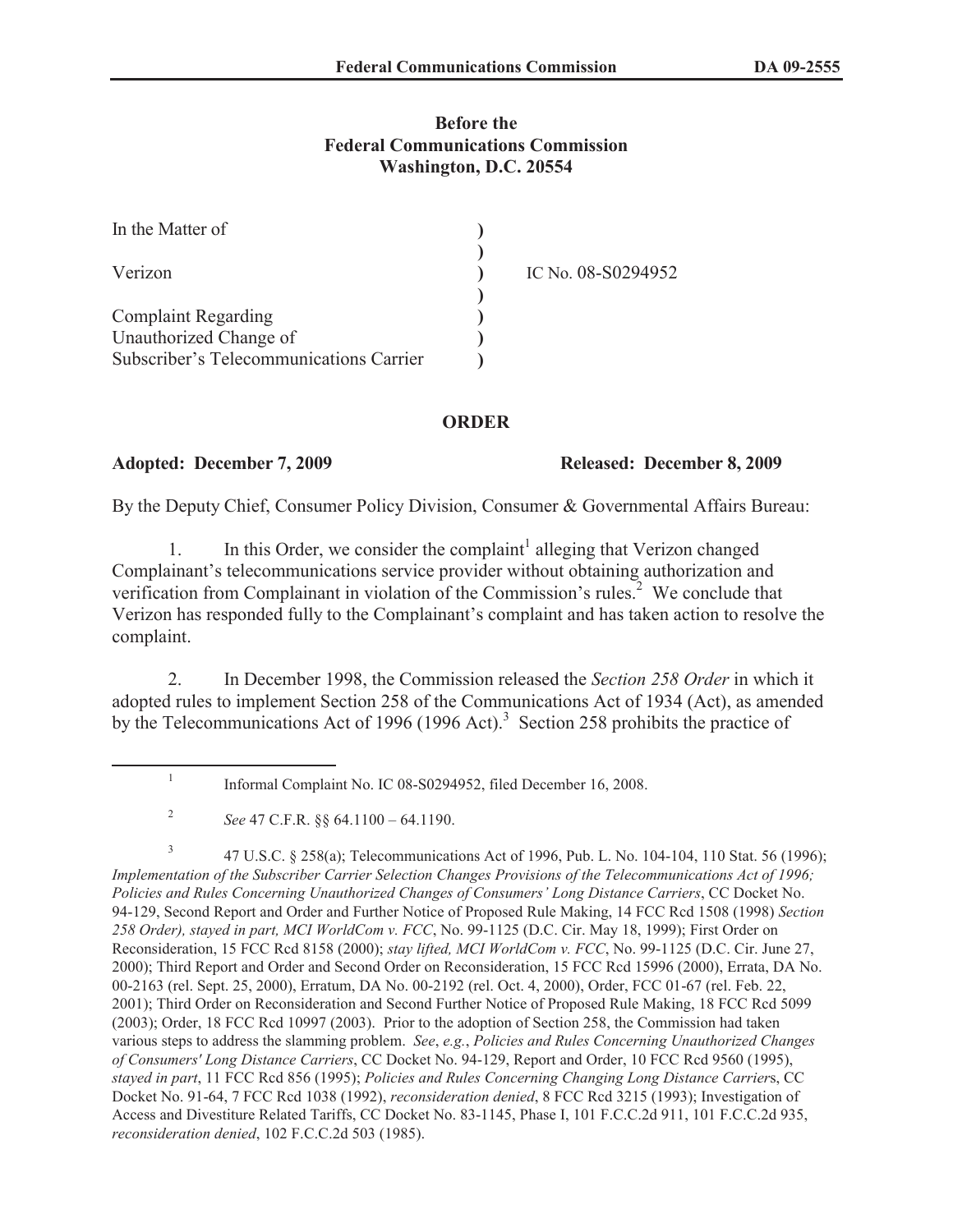"slamming," the submission or execution of an unauthorized change in a subscriber's selection of a provider of telephone exchange service or telephone toll service.<sup>4</sup> In the *Section 258 Order*, the Commission adopted aggressive new rules designed to take the profit out of slamming, broadened the scope of the slamming rules to encompass all carriers, and modified its existing requirements for the authorization and verification of preferred carrier changes. The rules require, among other things, that a carrier receive individual subscriber consent before a carrier change may occur.<sup>5</sup> Pursuant to Section 258, carriers are absolutely barred from changing a customer's preferred local or long distance carrier without first complying with one of the Commission's verification procedures.<sup>6</sup> Specifically, a carrier must: (1) obtain the subscriber's written or electronically signed authorization in a format that meets the requirements of Section 64.1130; (2) obtain confirmation from the subscriber via a toll-free number provided exclusively for the purpose of confirming orders electronically; or (3) utilize an independent third party to verify the subscriber's order.<sup>7</sup>

3. The Commission also has adopted liability rules. These rules require the carrier to absolve the subscriber where the subscriber has not paid his or her bill. In that context, if the subscriber has not already paid charges to the unauthorized carrier, the subscriber is absolved of liability for charges imposed by the unauthorized carrier for service provided during the first 30 days after the unauthorized change. $8$  Where the subscriber has paid charges to the unauthorized carrier, the Commission's rules require that the unauthorized carrier pay 150% of those charges to the authorized carrier, and the authorized carrier shall refund or credit to the subscriber 50% of all charges paid by the subscriber to the unauthorized carrier.<sup>9</sup> Carriers should note that our actions in this order do not preclude the Commission from taking additional action, if warranted, pursuant to Section 503 of the Act.<sup>10</sup>

4. We received Complainant's complaint on December 16, 2008, alleging that Complainant's telecommunications service provider had been changed to Verizon without Complainant's authorization. Pursuant to Sections 1.719 and 64.1150 of our rules,<sup>11</sup> we notified

7 *See* 47 C.F.R. § 64.1120(c). Section 64.1130 details the requirements for letter of agency form and content for written or electronically signed authorizations. 47 C.F.R. § 64.1130.

8 *See* 47 C.F.R. §§ 64.1140, 64.1160. Any charges imposed by the unauthorized carrier on the subscriber for service provided after this 30-day period shall be paid by the subscriber to the authorized carrier at the rates the subscriber was paying to the authorized carrier at the time of the unauthorized change. *Id.*

9 *See* 47 C.F.R. §§ 64.1140, 64.1170.

<sup>10</sup> *See* 47 U.S.C. § 503.

<sup>11</sup> 47 C.F.R. § 1.719 (Commission procedure for informal complaints filed pursuant to Section 258 of the Act); 47 C.F.R. § 64.1150 (procedures for resolution of unauthorized changes in preferred carrier).

<sup>4</sup> 47 U.S.C. § 258(a).

<sup>5</sup> *See* 47 C.F.R. § 64.1120.

<sup>6</sup> 47 U.S.C. § 258(a).